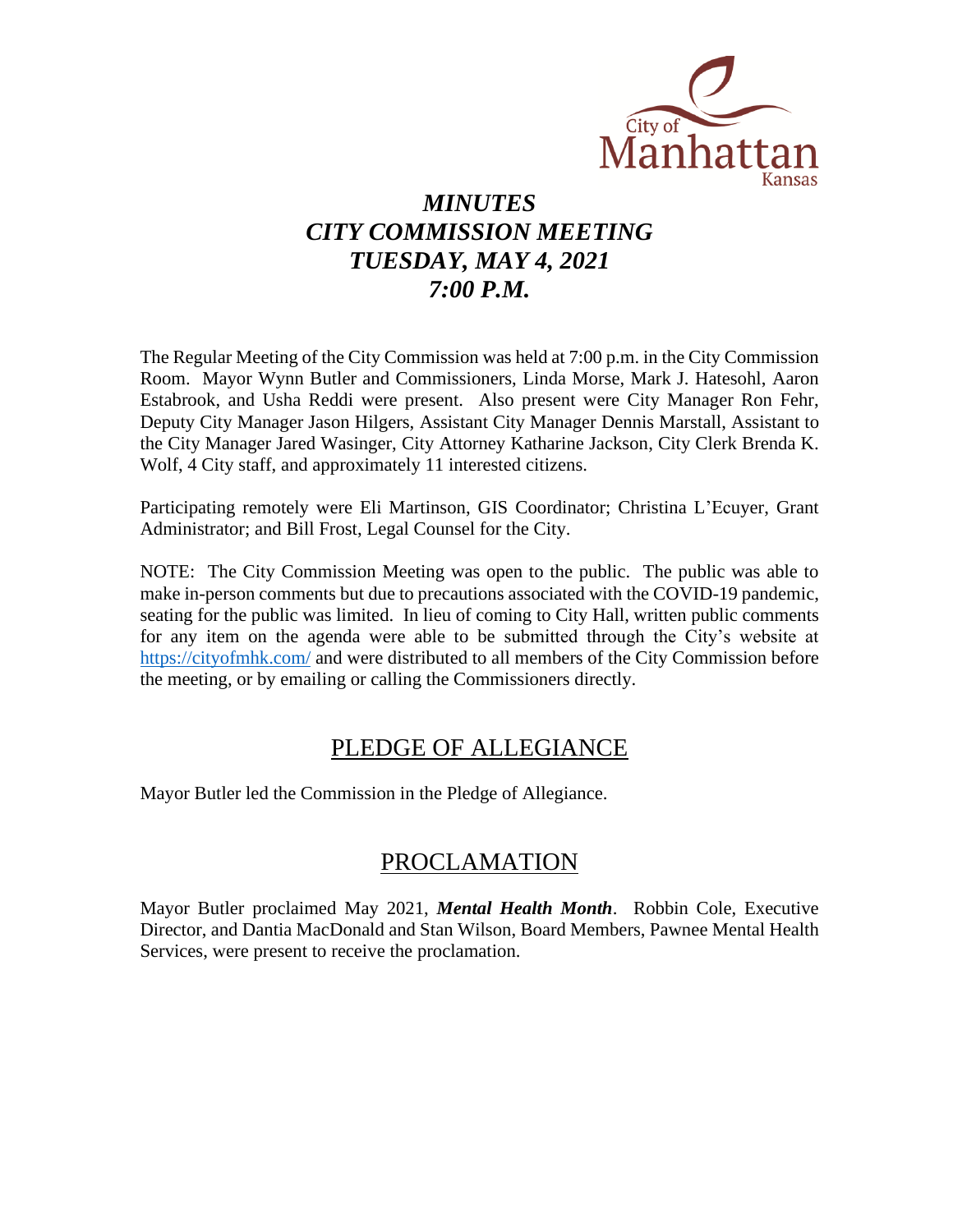## PUBLIC COMMENTS

Mayor Butler opened the public comments and highlighted the process.

Tracy Anderson, 116 EJ Frick Drive; Chris Spooner, 1527 Humboldt Street; John Balman, 3111 Harahey Ridge; and Chad Bunger, 3228 Ella Lane, members of the Aquatics Group, encouraged the Commission to support a feasibility study for an indoor aquatic center.

Hearing no comments, Mayor Butler closed the public comments. There were no written public comments submitted through the City's website for this item.

## COMMISSIONER COMMENTS

Commissioner Reddi stated it was Teacher's Appreciation Week and she wanted to thank all teachers for all the work they do. She mentioned how impressive it was to see the platforms Downtown, how vibrant the community was looking, how active everyone was, and how good to see everything getting back to a sense of normalcy. She thanked local businesses and the community for doing everything right during the pandemic. She congratulated the Riley County Police Department (RCPD) for its 30 years of accreditation and the work they do in the community.

Commissioner Morse stated she attended the Parks and Recreation Advisory Board (PRAB) meeting on Monday, May 3, 2021. She highlighted from the meeting that the PRAB Chair challenged the Commission to a hoops contest on May 21, 2021, at the Anthony Middle School ribbon cutting; that City staff provided a list of programs that were being reduced or eliminated; and that there would be Arts in the Park and the Municipal Band performances this summer. She mentioned that earlier in the day a representative of the Commission on Accreditation of Law Enforcement Agencies (CALEA) presented Riley County Police Department with a 30-year anniversary plaque for certification and that RCPD was the first Nationally Accredited Law Enforcement Agency in Kansas. She also mentioned that she was serving on the Selection Committee for Flint Hills Discovery Center Kidscape project and that proposals were due on May 14, 2021. She also stated that the Kansas Housing Resources Corporation and the Office of Rural Prosperity had initiated the state's first comprehensive housing needs assessment in nearly 30 years and that on May 18, 2021, at 6:00 p.m., at the Manhattan Conference Center, there would be an in-person and a virtual forum. She encouraged anyone interested in affordable housing to provide input. She also mentioned that on May 7, 2021, at 7:30 p.m., McCain Auditorium would be viewing "Journey of a Frontline Warrior - A Conversation with Dr. Steven Short" about his experience as a front-line physician in a Brooklyn hospital during the pandemic in New York in 2020.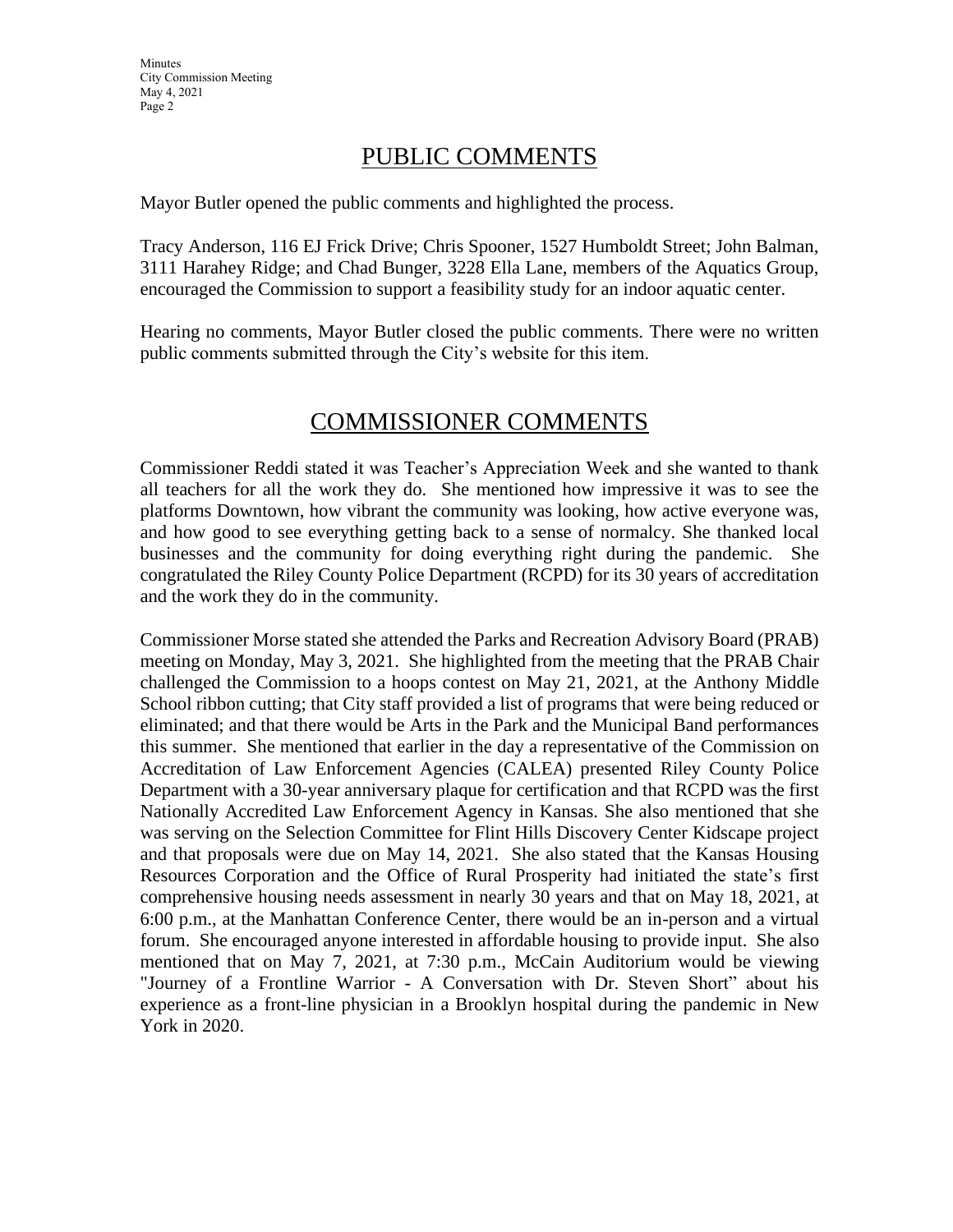# COMMISSIONER COMMENTS *(CONTINUED)*

Commissioner Estabrook commented that the end of the school year was close and reflected on what an incredible year it had been for young families, teachers and students, and the difficult challenges that everyone faced. He thanked the educators, parents, teachers and the community for getting through the year.

Mayor Wynn Butler stated that he attended the accreditation ceremony earlier in the day and congratulated the Riley County Police Department for its accreditation.

### CONSENT AGENDA

(\* denotes those items discussed)

### **MINUTES**

The Commission approved the minutes of the Regular City Commission Meeting held Tuesday, April 20, 2021.

### **CLAIMS REGISTER 2973**

The Commission approved Claims Register No. 2973 authorizing and approving the payment of claims from April 14, 2021 – April 27, 2021, in the amount of \$3,739,054.35.

### **\* ORDINANCE NO. 7535 - SPECIAL EVENT WITH ALCOHOL - MHS ALUMNI REUNION**

The Commission approved Ordinance No. 7535 authorizing a special event with alcohol permit for the application submitted by Dennis Cook for an Alumni Reunion of Manhattan's High School to occur in Aggieville on Moro Street and portions of  $12<sup>th</sup>$  Street in designated and restricted beer gardens as defined in the submitted site plan, following all requirements of Ordinance No. 7535 relating to their special event with alcohol to be held on June 12, 2021, from 12:00 p.m. - 10:00 p.m.

#### **RESOLUTION NO. 050421-A – INCREASE CONFLICT ATTORNEY AND PRO-TEM JUDGE FEES**

The Commission approved Resolution No. 050421-A increasing Municipal Court conflict attorney and pro-tem judge fees to \$80.00/hour and repealing Resolution No. 120517-A.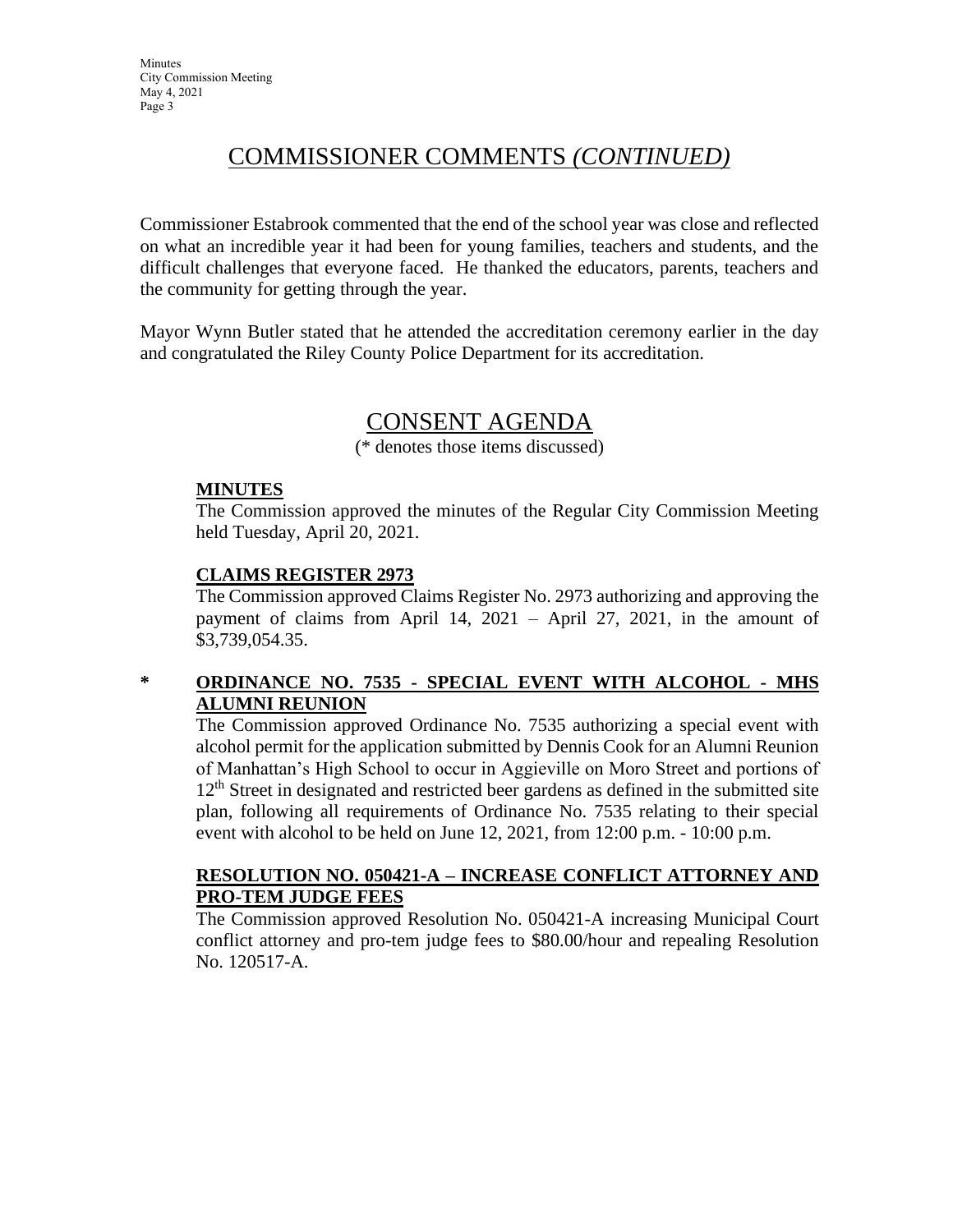# CONSENT AGENDA (*CONTINUED*)

### **NEGOTIATE AGREEMENT - PROFESSIONAL SERVICES - WATER TREATMENT PLANT BOOSTER STATION (WA2021, CIP #WA135P, #WA152E AND #WA032E)**

The Commission accepted the recommendation of the Selection Committee and authorized City Administration to negotiate a professional services contract with Olsson, of Manhattan, Kansas, for the Water Treatment Plant Booster Station (WA2021, CIP #WA135P, WA152E, WA032E).

### **AWARD CONSTRUCTION CONTRACT – CURED-IN-PLACE PIPE SEWER LINING PROJECT (SS2103)**

The Commission awarded and authorized the Mayor and City Clerk to execute a construction contract in the base bid amount of \$537,337.60 with SAK Construction, LLC, of O'Fallon, Missouri, for the 2021 Cured-in-Place-Pipe Sewer Lining Project (SS2103).

### **AGREEMENT FOR CONSTRUCTION OF PUBLIC INFRASTRUCTURE - MEADOWLARK CENTERPOINTE PHYSICIANS CLINIC - SANITARY SEWER AND WATER IMPROVEMENTS (SS2109 AND WA2107)**

The Commission authorized the Mayor and City Clerk to execute an Agreement for Construction of Public Infrastructure with the Owner and Contractor, Manhattan Retirement Foundation, Inc. and BHS Construction, Inc., both of Manhattan, Kansas, for the Meadowlark Centerpointe Physicians Clinic Sanitary Sewer (SS2109) and Waterline (WA2107) Improvements.

### **APPLICATION - EMERGENCY SOLUTIONS GRANT FUNDS**

The Commission authorized the Mayor and City Clerk to sign an application for 2021 Emergency Solutions Grant funds for \$283,750.00.

### **CONTRACTS - EMERGENCY SOLUTIONS GRANT FUNDS**

The Commission authorized the Mayor and City Clerk to execute any grant-related contracts for the 2021 Emergency Solutions Grant funds.

### **REQUEST FOR GRANT SUPPORT - FOOD AND FARM COUNCIL - MASTER FOOD SYSTEM PLAN**

The Commission authorized the Mayor to sign the letter of support and appointed Commissioner Estabrook to serve on the steering committee for the Master Food System Plan.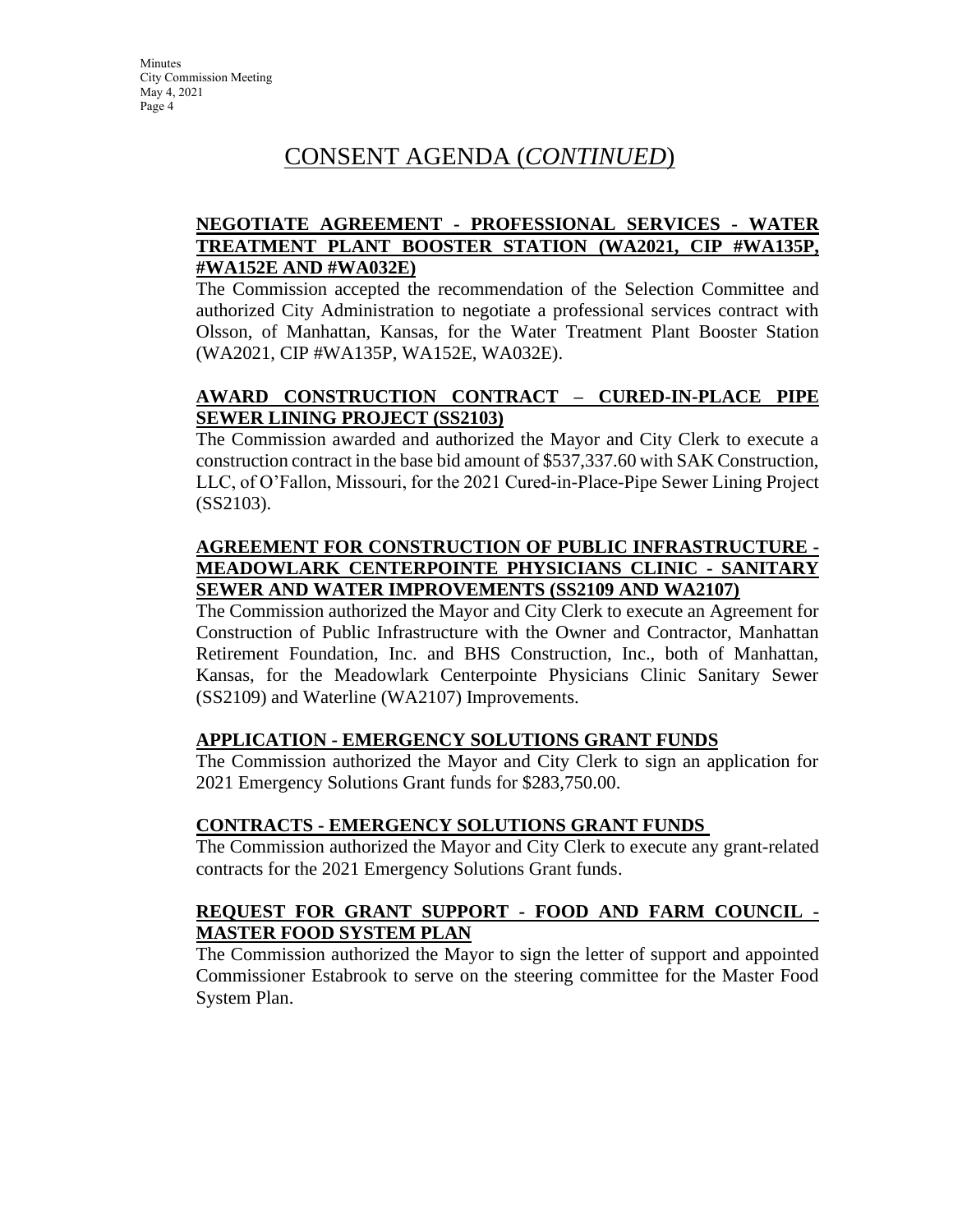# CONSENT AGENDA (*CONTINUED*)

### **CONDEMNATION PAYMENT – MANHATTAN LEVEE FLOOD RISK MANAGEMENT PROJECT (SM1813/SP1908)**

The Commission authorized City Administration to pay \$68,250.00 to the Clerk of the Pottawatomie County District Court for the acquisition of easements from the subject properties within Pottawatomie County associated with the Manhattan Levee Flood Risk Management Project (SM1813/SP1908) and determined no appeal of the awards was necessary.

#### **BOARD APPOINTMENTS**

The Commission approved the following appointments by Mayor Butler to various boards and committees of the City.

#### *Aggieville Business Improvement District Advisory Board*

Appointment of Belinda Snyder, 711 Whitetail Pass, to fill the unexpired term of Misty Opat, which begins immediately, and will expire on May 31, 2022.

#### *Code Appeals Board*

Re-appointment of Tony Reid, 8964 Green Valley Drive, to a three-year Master Plumber term, which will begin June 1, 2021, and will expire on May 31, 2024.

#### *Human Rights and Services Board*

Appointment of James Callahan, 214 Summit Avenue, to fill the unexpired term of Ralph Simon, which begins immediately, and will expire on March 9, 2022.

Mayor Butler opened the public comments.

Hearing no comments, Mayor Butler closed the public comments. There were no written public comments submitted through the City's website for any of these items.

After discussion, Commissioner Hatesohl moved to approve the consent agenda Commissioner Reddi seconded the motion. On a roll call vote, motion carried 5-0.

### PUBLIC HEARING

### **PUBLIC HEARING - 2021 COMMUNITY DEVELOPMENT BLOCK GRANT ANNUAL ACTION PLAN**

Eric Cattell, Director of Community Development, provided an overview of the 2021 Annual Action Plan. He then answered questions from the Commission.